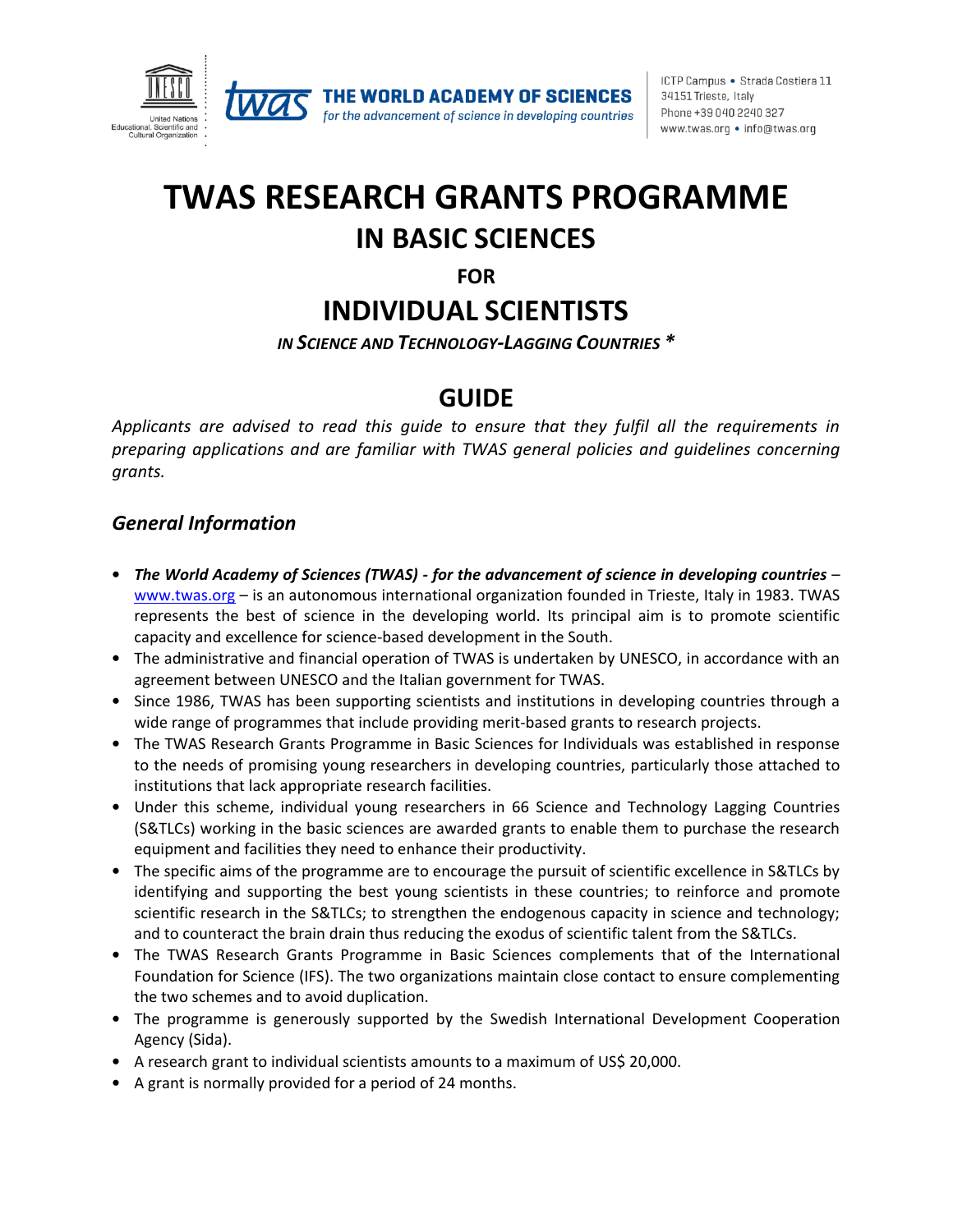



• A grant may be used to purchase scientific equipment, consumables and specialized literature (textbooks and proceedings only). The grant does not cover salaries of researchers and/or students, or field expenses. In addition, the purchase of laptops, tablets and laboratory animals is not supported.

### *Subject Areas*

• The Research Grants programme provides support for research projects in the following fields of **basic sciences**: basic biology, chemistry, mathematics and physics.

### *Eligibility of Applicants*

- *Individual applicants* must be nationals of developing countries. They must hold a PhD, be at the beginning of their careers, but already have some research experience. They must hold a position at a university or research institution in one of the S&TLCs and be under 45 years of age.
- Applicant must at the time of application NOT have an active research grant with TWAS or OWSD Early Career Women Scientists (ECWS) Fellowship.
- Applications from women scientists and those working in Least Developed Countries are especially encouraged.
- You must submit a strong Research Proposal, you may find further information on how to write research proposals by visiting [AuthorAID.](https://www.authoraid.info/en/resources/?topic=Grant+proposal+writing&language=English)
- Individual scientists who submit a satisfactory final report on a previous grant may apply for a renewal.
- Please be advised that applicants may apply for only one programme per calendar year in the TWAS and OWSD portfolio. Applicants will not be eligible to visit another institution in that year under the TWAS [Visiting Professor](https://twas.org/opportunities/visiting-scientist/professors) programmes. One exception: The head of an institution who *invites* an external scholar to share his/her expertise under the TWAS [Visiting Professor](https://twas.org/opportunities/visiting-scientist/professors) programmes may still apply for another programme.

#### *Agreement*

- On selection by an expert committee and approval by the TWAS executive director, a written agreement is made between TWAS, the grantee and his/her institute. The institute undertakes to administer the grant according to the agreement and to provide laboratory space, salaries and other facilities necessary for the project. Equipment, consumables and literature provided for the project through the TWAS Research Grants Programme remain the property of the institute after the project is completed.
- The research grant funds are kept at TWAS for the purchase of all items requested by the grantee. TWAS contacts the supplier(s) upon receipt of proforma invoices submitted by the grantee in accordance with the itemized budget.
- Individual scientists are required to submit a final report within one year of receipt of the last items purchased.